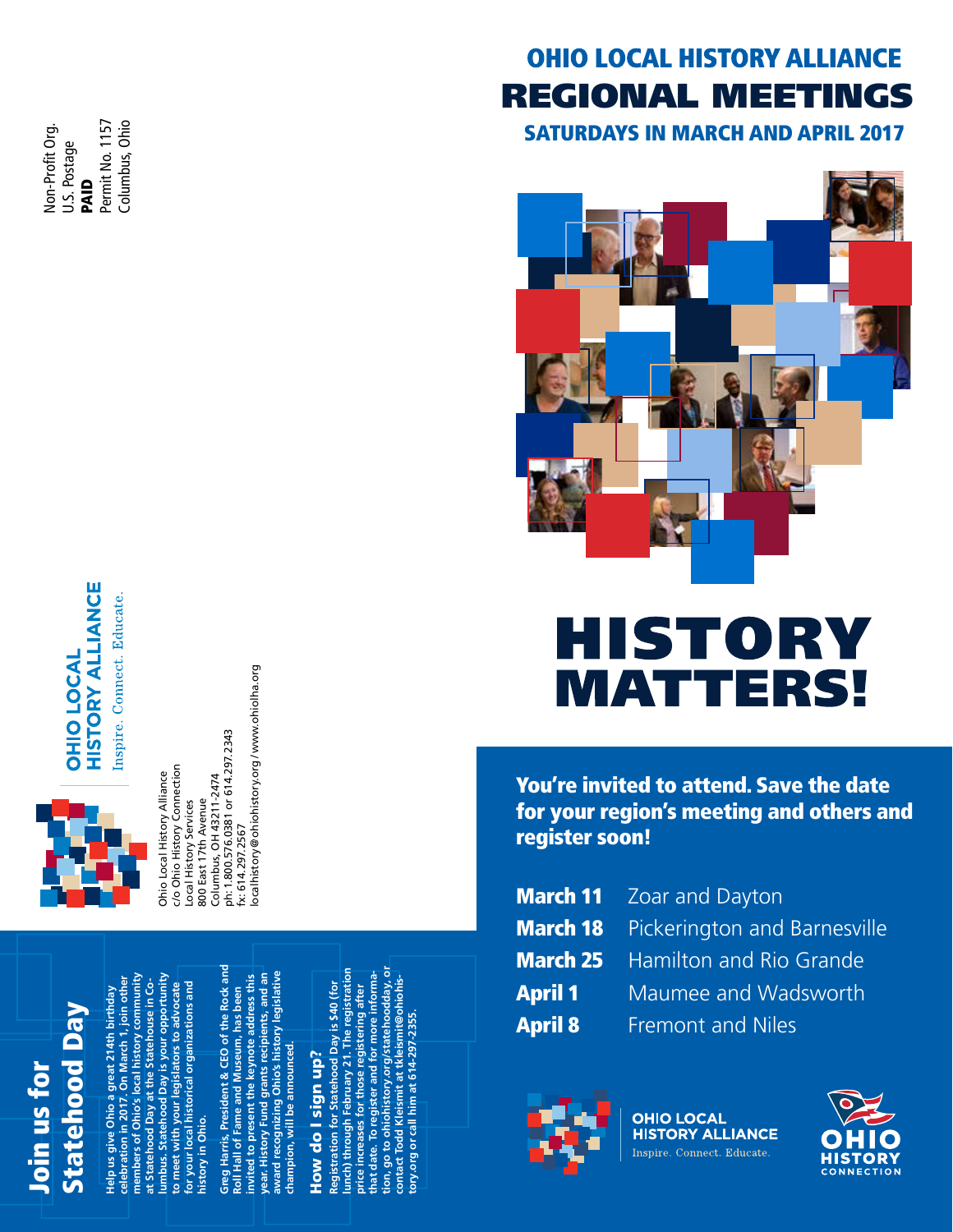# Region 1 / Northwest

#### Saturday, April 1 Maumee

*Register by Friday, March 24*

**For organizations in** Allen, Defiance, Fulton, Hancock, Hardin, Henry, Lucas, Paulding, Putnam, Van Wert, Williams, and Wood Counties.

**Host:** Wolcott House Museum Complex

**Meet at:** Toledo-Lucas County Public Library Maumee Branch, 501 River Road, Maumee, OH 43537

#### 9:00 REGISTRATION

9:30 WELCOME

9:45 SESSION

**How to Write a Good Grant**

with **Andy Verhoff,** Ohio History Fund Coordinator, Local History Services, Ohio History Connection

#### 11:15 SHARING TIME

#### 12:15 LUNCH

1:00 Alliance Region 1 Business Meeting & Ohio History Connection Local History Services Report

1:40 COLLABORATIVE SESSION **Solve Our Situation: Working** 

#### **on Solutions** facilitated by **Richard Witteborg**, OLHA

Region 1 Representative; and, Exhibits Curator, Andrew L. Tuttle Memorial Museum

#### 3:00 TOUR

**Tour of the Wolcott House Museum Complex.** Meeting ends at the conclusion of the tour, no later than 4:00 p.m.

# Region 2 / North Central

Saturday, April 8 Fremont

#### *Register by Friday, March 31*

**For organizations in** Ashland, Crawford, Erie, Huron, Marion, Morrow, Ottawa, Richland, Sandusky, Seneca, and Wyandot Counties.

**Host:** Rutherford B. Hayes Presidential Library and Museums

**Meet at:** Rutherford B. Hayes Presidential Library and Museums; Spiegel Grove, Fremont, OH, 43420

# 9:00 REGISTRATION

# 9:30 WELCOME

#### 9:45 PANEL

**How to Maximize a Big Anniversary or Event** with **Kim Kenney**, Curator, William McKinley Presidential Library and Museum; and, **Maggie Marconi**, Museum Administrator, Sandusky Library/Follett House Museum

- 11:15 Book Signing with Kim Kenney
- 11:30 SHARING TIME

# 12:30 LUNCH

1:55 Alliance Region 2 Business Meeting & Ohio History Connection Local History Services Report

#### 2:00 CONCURRENT SESSIONS

#### Session. **Creative Ways**

**to Use Social Media,** with **Kristina Smith,** Marketing and Communications Manager, Rutherford B. Hayes Presidential Library and Museums

#### Workshop. **How to Research a Historic House or Other Property,** with **Becky Hill**, Head Librarian, Rutherford B. Hayes Presidential Library and Museums

3:00 TOUR

#### **Tour of the Rutherford B. Hayes Presidential Library and Museums.** Meeting ends at the conclusion of the tour, no later than 4:00 p.m.

# Region 3 / Northeast

Saturday, April 1 **Wadsworth** 

*Register by Friday, March 24*

**For organizations in** Cuyahoga, Lake, Lorain, Medina, and Summit Counties.

**Host:** Wadsworth Area Historical Society

**Meet at:** Grace Lutheran Church, 146 High St., Wadsworth, OH, 44281

# 9:00 REGISTRATION

#### 9:30 WELCOME

#### 9:45 SOLVE OUR SITUATION

**Take one minute to share a current challenge with the group—then, network throughout the day to find and offer solutions.** 

#### 10:15 PANEL

**Making Friends with the Media: Hands on Tips from Media Professionals** with representatives of the *Akron Beacon Journal*, Wadsworth Community Radio, and

other local media outlets. 11:30 SHARING TIME

12:30 LUNCH

1:00 Alliance Region 3 Business Meeting & Ohio History Connection Local History Office Report

#### 1:40 SESSION

**Reaching Kids through School Collaborations** with **Roger Havens,** Wadsworth City Schools, Wadsworth Area Historical Society, Main Street Wadsworth, American Legion

#### 3:15 TOUR

**Tour of the Johnson House Museum**. Meeting ends at the conclusion of the tour, no later than 4:00 p.m.

# Region 4 / Northeast

Saturday, April 8 Niles

*Register by Friday, March 31*

**For organizations in** Ashtabula, Geauga, Mahoning, Portage, and Trumbull Counties.

**Host:** National McKinley Birthplace Memorial

**Meet at:** National McKinley Birthplace Memorial; 40 North Main St., Niles, OH 44446

9:00 REGISTRATION

9:30 WELCOME

# 9:45 SOLVE OUR SITUATION **Write one situation your**

**institution is facing on an index card. You will circulate around the room, reading and responding to each other's situations.**

#### 10:00 WORKSHOP

**Where Do I Begin?: Collections and Archives Care Basics** with **Melissa Karman**, OLHA Region 4 Representative, and Director, The Sutliff Museum

#### 11:30 SHARING TIME

12:15 LUNCH

1:00 Alliance Region 4 Business Meeting & Ohio History Connection Local History Office Report

#### 1:40 PANEL

**Making History Matter: Bridging the Gap between History and Government**  with **Frank Fuda,** Trumbull County Commissioner; **Senator Joe Schiavone**, Ohio Senate District 33; and representative of **Congressman Tim Ryan**, U. S. Representative for the 13th District of Ohio

#### 3:15 TOUR

**Tour of the McKinley Birthplace Memorial Museum**. Meeting ends at the conclusion of the tour, no later than 4:00 p.m.







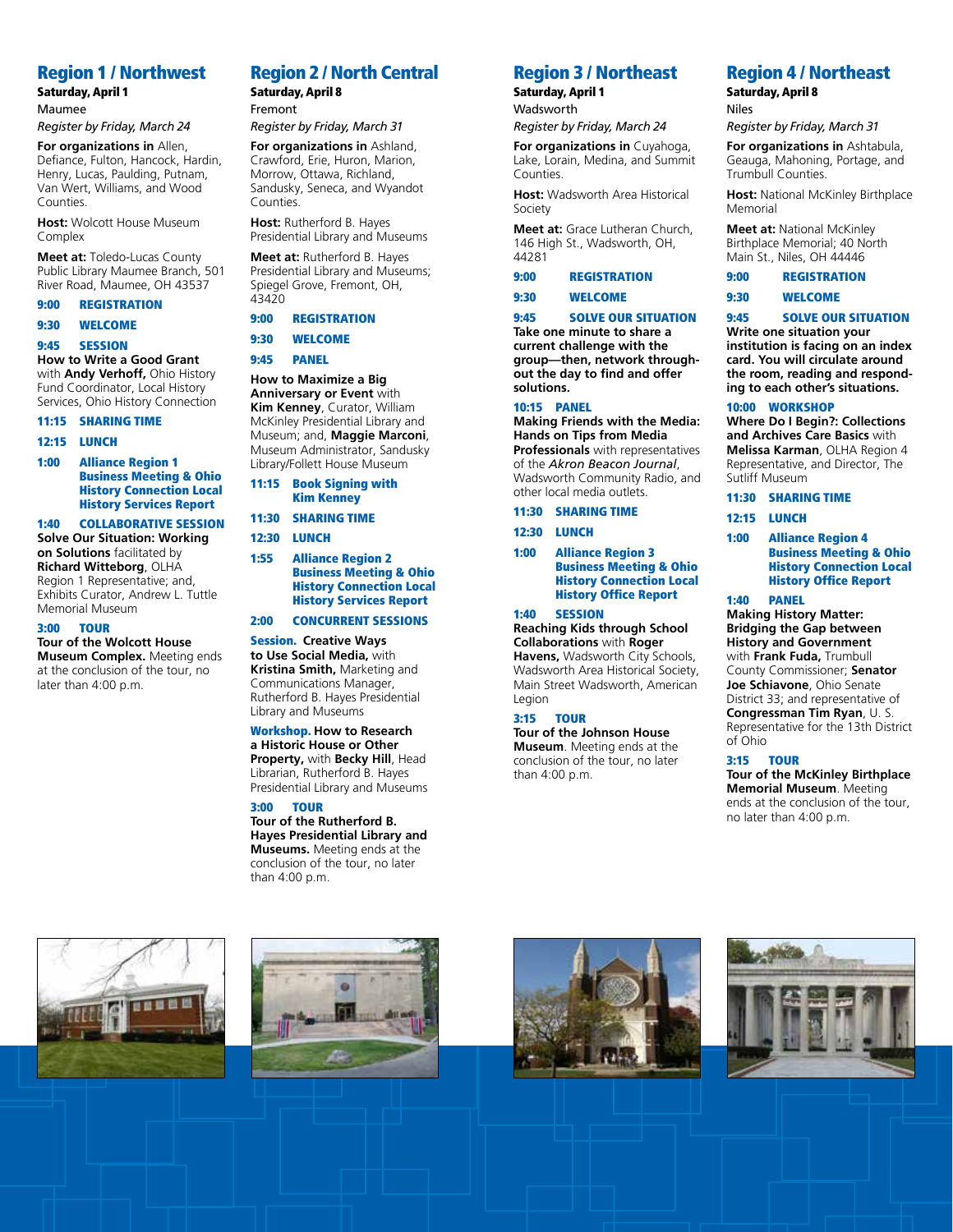# Region 5 / East

Saturday, March 11 Zoar

#### *Register by Friday, March 3*

**For organizations in** Carroll, Columbiana, Harrison, Holmes, Jefferson, Stark, Tuscarawas, and Wayne Counties.

**Host:** Zoar Historic Village

**Meet at:** Zoar Historic Village, Schoolhouse, 221 Foltz St., Zoar, OH 44697

# 9:00 REGISTRATION

#### 9:30 WELCOME

#### 9:40 PANEL

**Tips for Grassroots Efforts to Save and Recognize Your Site** with **Jon Elsasser,** Historic Zoar Village; and **Susan Tietz,** Survey and National Register Manager, State Historic Preservation Office, Ohio History Connection

#### 11:15 SHARING TIME

#### 12:15 LUNCH

1:00 Alliance Region 5 Business Meeting & Ohio History Connection Local History Office Report

#### 1:45 SESSION

**How to Get the Attention of Your Local Newspaper** with **Dave Sereno**, Local News Editor, *The Repository*

#### 2:30 Workshop

**How to Write a Good Grant**  with **Andy Verhoff,** Ohio History Fund Coordinator, Local History Services, Ohio History Connection

#### 3:15 TOUR

**Tour of the selected Buildings, Zoar Historic Village.** Meeting ends at the conclusion of the tour, no later than 4:00 p.m.

# Region 6 / Central

Saturday, March 18 Pickerington

#### *Register by Friday, March 10*

**For organizations in** Delaware, Fairfield, Fayette, Franklin, Knox, Licking, Madison, Perry, Pickaway, and Union Counties.

**Host:** Pickerington-Violet Township Historical Society

**Meet at:** Pickerington Senior Center, 150 Hereford Dr, Pickerington, OH 43147

# 9:00 REGISTRATION

#### 9:30 WELCOME

#### 9:45 PANEL

**Marketing in the 21st Century: How To Tips and Best Practices**  with **Mary Lawrence**, Marketing Director, Fairfield Heritage Association; **Becky West**, Associate Director, Columbus Landmarks Foundation; and **Ann Lowder**, Director, Robbins Hunter Museum.

#### 11:30 SHARING TIME

#### 12:15 LUNCH

12:45 Alliance Region 6 Business Meeting & Ohio History Connection Local History Office Report

#### 1:30 PANEL

**Practical Tips for Creating 3rd Grade Programming for Local History** with **Karen Hildebrand, Diane Williams,** and **Susan Logan,** Delaware County Historical Society.

#### 2:15 SESSION

**Hooking Your Local Government Officials** with **Dough Smith**, Vice President, Licking County Historical Society

#### 2:45 TOUR

**Tour of the Pickerington-Violet Township Historical Society.** Meeting ends at the conclusion of the tour, no later than 4:00 p.m.

# Region 7 / West Central

Saturday, March 11 Dayton

*Register by Friday, March 3*

#### **For organizations in** Auglaize, Champaign, Clark, Darke, Greene,

Logan, Mercer, Miami, Montgomery, Preble, and Shelby Counties.

**Host:** Carillon Historical Park

**Meet at:** Carillon Historical Park, 1000 Carillon Blvd., Dayton, OH 45409

#### 9:00 REGISTRATION

#### 9:30 WELCOME

9:45 SOLVE OUR SITUATION

**Take one minute to share a current challenge with the group then, network throughout the day to find and offer solutions.** 

#### 10:30 CONCURRENT SESSIONS

Historic Presentation. **The Fine** 

**Art of Dying** by **Jim Oda,** OLHA Trustee-At-Large; and, Director, Piqua Public Library

Panel. **Alternate Ways of Sharing Your Story** with **Curt** 

**Dalton,** President, Dayton History Books Online

11:30 SHARING TIME

Business Meeting & Ohio History Connection Local History Office Report

**Masterson,** Assistant Director of

**History Matter,** with **Mackensie Wittmer,** Partner Relations/Program Manager, National Aviation Heritage Area; and **Alex Heckman,**  Director of Education & Museum Operations, Dayton History

# 2:45 TOUR

**Tour of the selected areas of Carillon Historical Park.** Meeting ends at the conclusion of the tour, no later than 4:00 p.m.



# Region 8 / Southwest

Saturday, March 25 Hamilton

*Register by Friday, March 17*

**For organizations in** Adams, Brown, Butler, Clermont, Clinton, Hamilton, Highland, and Warren counties.

**Host:** Butler County Historical Society

**Meet at:** Butler County Historical Society, 327 North 2nd St., Hamilton, OH 45011

#### 9:00 REGISTRATION

#### 9:30 WELCOME

9:45 WORKSHOP **How to Start a Speakers Bureau on a Shoestring** with **Kathy Creighton,** Executive Director, Butler County Historical Society

#### 11:15 SHARING TIME

- 12:00 LUNCH
- 12:30 Alliance Region 8 Business Meeting & Ohio History Connection Local History Office Report

#### 1:15 TOUR

**Kids Tour of the Benninghofen House Tour** with **Ed Creighton,**  Volunteer, Butler County Historical Society

#### 2:15 DISCUSSION

**Discussion of the Kids Tour** with **Kathy and Ed Creighton,** Butler County Historical Society

#### 2:45 SESSION

**Speak the Speech, I Pray You: Bringing History Alive Through Dramatic Reenactment** with **Brian Smith,** Trustee, Butler County Historical Society

Meeting ends at the conclusion of the presentation, no later than 4:00 p.m.











# 1:40 CONCURRENT SESSIONS

Workshop. **Attracting and Serving Homeschool Audiences,** with **Merry** 

Education, Dayton History Panel. **Partnering to Make**